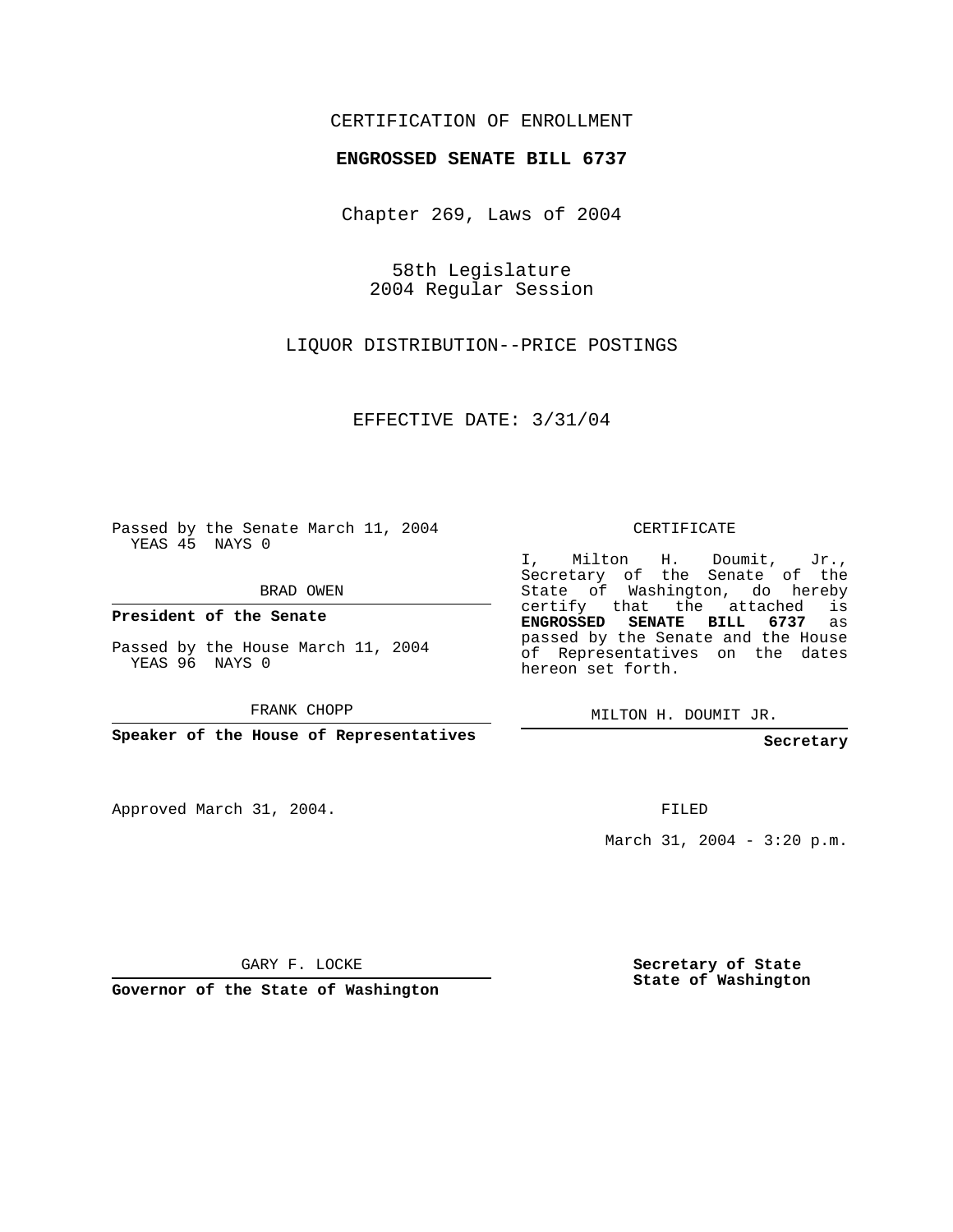## **ENGROSSED SENATE BILL 6737** \_\_\_\_\_\_\_\_\_\_\_\_\_\_\_\_\_\_\_\_\_\_\_\_\_\_\_\_\_\_\_\_\_\_\_\_\_\_\_\_\_\_\_\_\_

\_\_\_\_\_\_\_\_\_\_\_\_\_\_\_\_\_\_\_\_\_\_\_\_\_\_\_\_\_\_\_\_\_\_\_\_\_\_\_\_\_\_\_\_\_

AS AMENDED BY THE HOUSE

Passed Legislature - 2004 Regular Session

**State of Washington 58th Legislature 2004 Regular Session By** Senators Hewitt and Honeyford Read first time 02/06/2004. Referred to Committee on Commerce & Trade.

 AN ACT Relating to distribution of liquor; amending RCW 66.28.180; and declaring an emergency.

BE IT ENACTED BY THE LEGISLATURE OF THE STATE OF WASHINGTON:

 **Sec. 1.** RCW 66.28.180 and 1997 c 321 s 51 are each amended to read as follows:

 It is unlawful for a person, firm, or corporation holding a certificate of approval issued under RCW 66.24.270 or 66.24.206, a beer distributor's license, a domestic brewer's license, a microbrewer's license, a beer importer's license, a beer distributor's license, a domestic winery license, a wine importer's license, or a wine distributor's license within the state of Washington to modify any prices without prior notification to and approval of the board.

 (1) Intent. This section is enacted, pursuant to the authority of this state under the twenty-first amendment to the United States Constitution, to promote the public's interest in fostering the orderly and responsible distribution of malt beverages and wine towards effective control of consumption; to promote the fair and efficient three-tier system of distribution of such beverages; and to confirm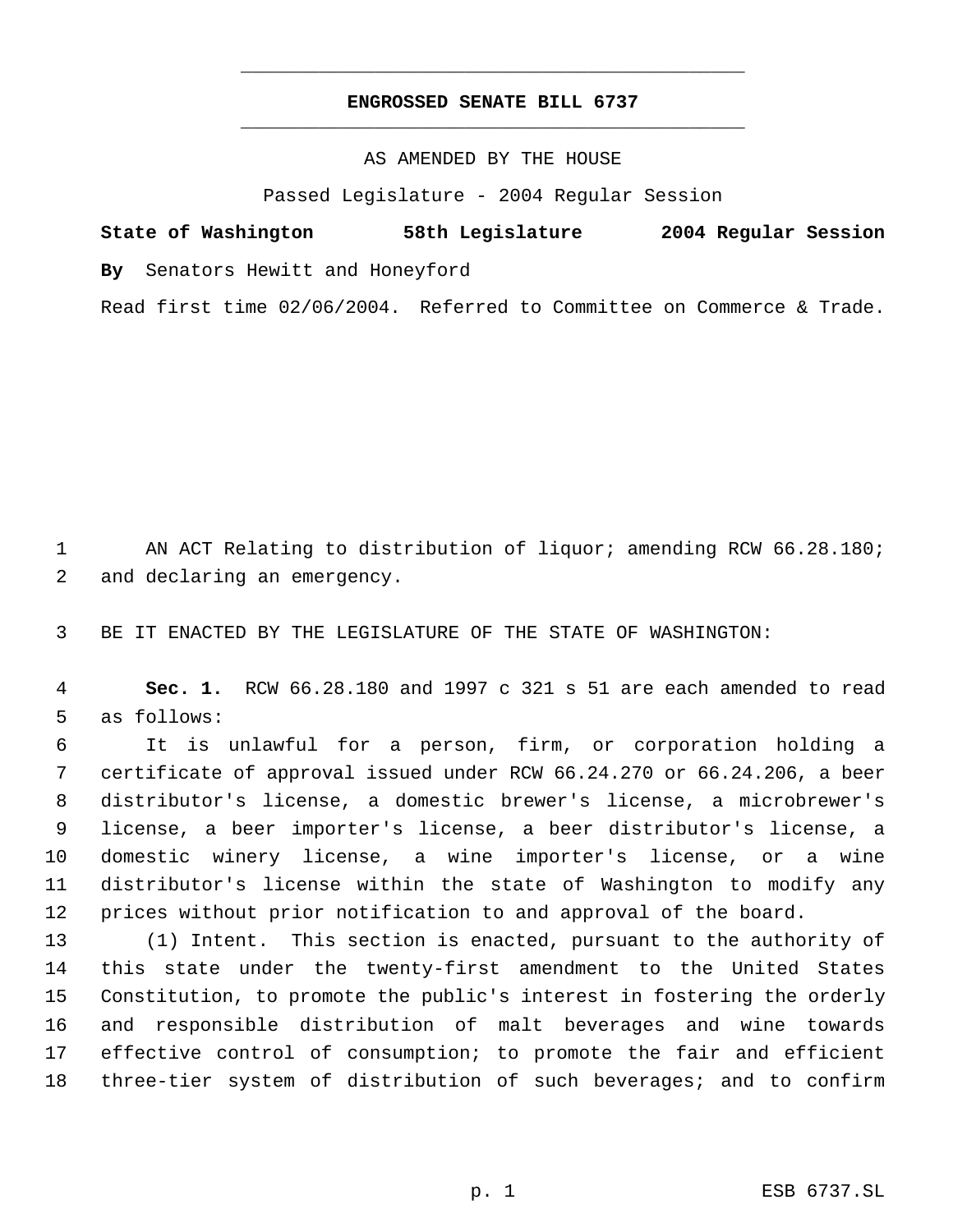existing board rules as the clear expression of state policy to regulate the manner of selling and pricing of wine and malt beverages by licensed suppliers and distributors.

(2) Beer and wine distributor price posting.

 (a) Every beer or wine distributor shall file with the board at its office in Olympia a price posting showing the wholesale prices at which any and all brands of beer and wine sold by such beer and/or wine distributor shall be sold to retailers within the state.

 (b) Each price posting shall be made on a form prepared and furnished by the board, or a reasonable facsimile thereof, and shall set forth:

 (i) All brands, types, packages, and containers of beer offered for 13 sale by such beer and/or wine distributor;

 (ii) The wholesale prices thereof to retail licensees, including allowances, if any, for returned empty containers.

 (c) No beer and/or wine distributor may sell or offer to sell any package or container of beer or wine to any retail licensee at a price differing from the price for such package or container as shown in the price posting filed by the beer and/or wine distributor and then in effect, according to rules adopted by the board.

 (d) Quantity discounts are prohibited. No price may be posted that is below acquisition cost plus ten percent of acquisition cost. However, the board is empowered to review periodically, as it may deem appropriate, the amount of the percentage of acquisition cost as a minimum mark-up over cost and to modify such percentage by rule of the board, except such percentage shall be not less than ten percent.

 (e) Distributor prices on a "close-out" item shall be accepted by the board if the item to be discontinued has been listed on the state market for a period of at least six months, and upon the further condition that the distributor who posts such a close-out price shall not restock the item for a period of one year following the first effective date of such close-out price.

 (f) The board may reject any price posting that it deems to be in violation of this section or any rule, or portion thereof, or that would tend to disrupt the orderly sale and distribution of beer and wine. Whenever the board rejects any posting, the licensee submitting the posting may be heard by the board and shall have the burden of showing that the posting is not in violation of this section or a rule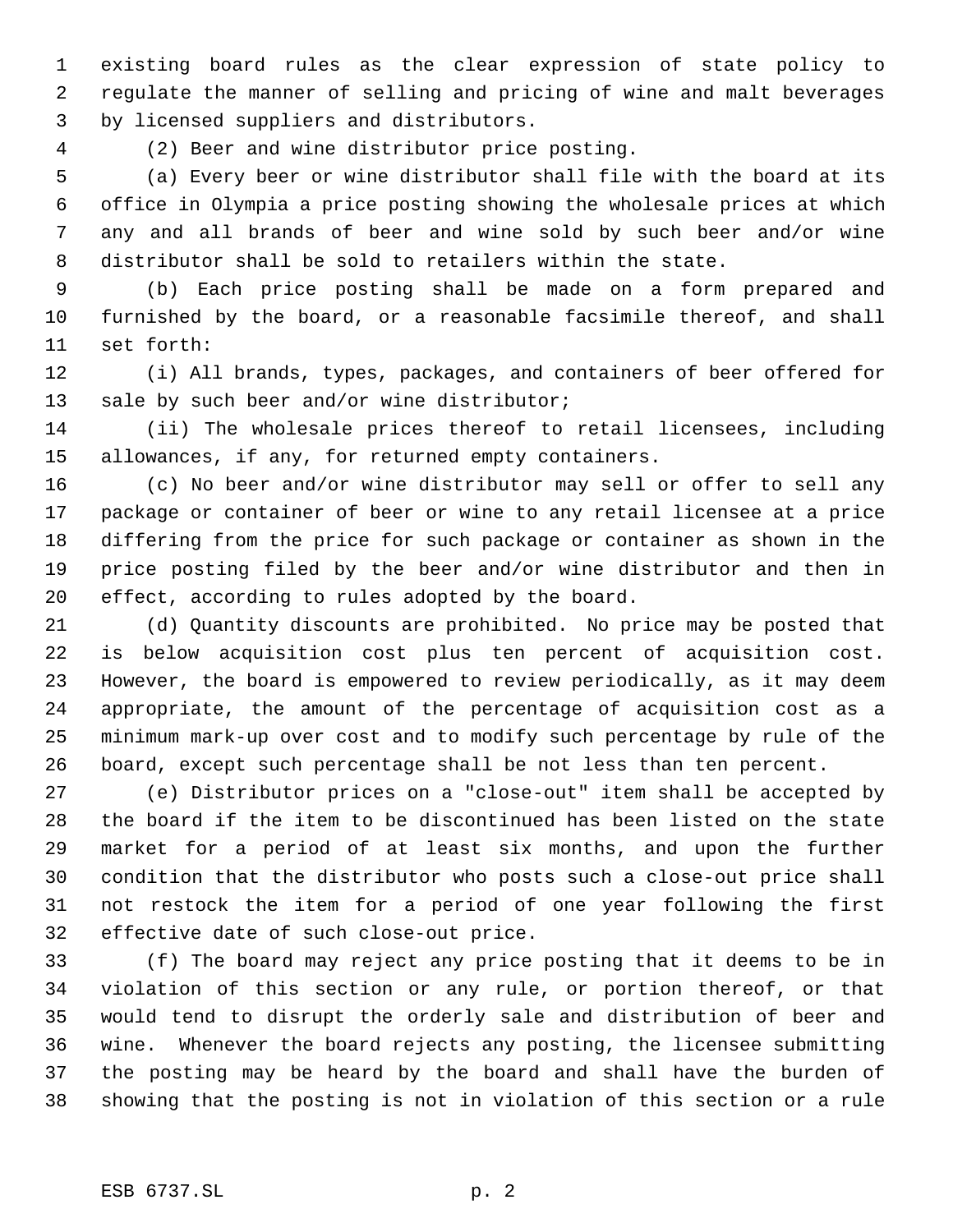or does not tend to disrupt the orderly sale and distribution of beer and wine. If the posting is accepted, it shall become effective at the time fixed by the board. If the posting is rejected, the last effective posting shall remain in effect until such time as an amended posting is filed and approved, in accordance with the provisions of this section.

 (g) Prior to the effective date of the posted prices, all price 8 postings filed as required by this section constitute investigative 9 information and shall ((at all times be open to inspection to all trade buyers within the state of Washington and shall not in any sense be 11 considered confidential)) not be subject to disclosure, pursuant to RCW 42.17.310(1)(d).

 (h) Any beer and/or wine distributor or employee authorized by the distributor-employer may sell beer and/or wine at the distributor's posted prices to any annual or special occasion retail licensee upon presentation to the distributor or employee at the time of purchase of a special permit issued by the board to such licensee.

 (i) Every annual or special occasion retail licensee, upon purchasing any beer and/or wine from a distributor, shall immediately cause such beer or wine to be delivered to the licensed premises, and the licensee shall not thereafter permit such beer to be disposed of in any manner except as authorized by the license.

 (ii) Beer and wine sold as provided in this section shall be delivered by the distributor or an authorized employee either to the retailer's licensed premises or directly to the retailer at the distributor's licensed premises. A distributor's prices to retail licensees shall be the same at both such places of delivery.

 (3) Beer and wine suppliers' price filings, contracts, and memoranda.

 (a) Every brewery and winery offering beer and/or wine for sale within the state shall file with the board at its office in Olympia a copy of every written contract and a memorandum of every oral agreement which such brewery or winery may have with any beer or wine distributor, which contracts or memoranda shall contain a schedule of prices charged to distributors for all items and all terms of sale, including all regular and special discounts; all advertising, sales and trade allowances, and incentive programs; and all commissions, bonuses or gifts, and any and all other discounts or allowances. Whenever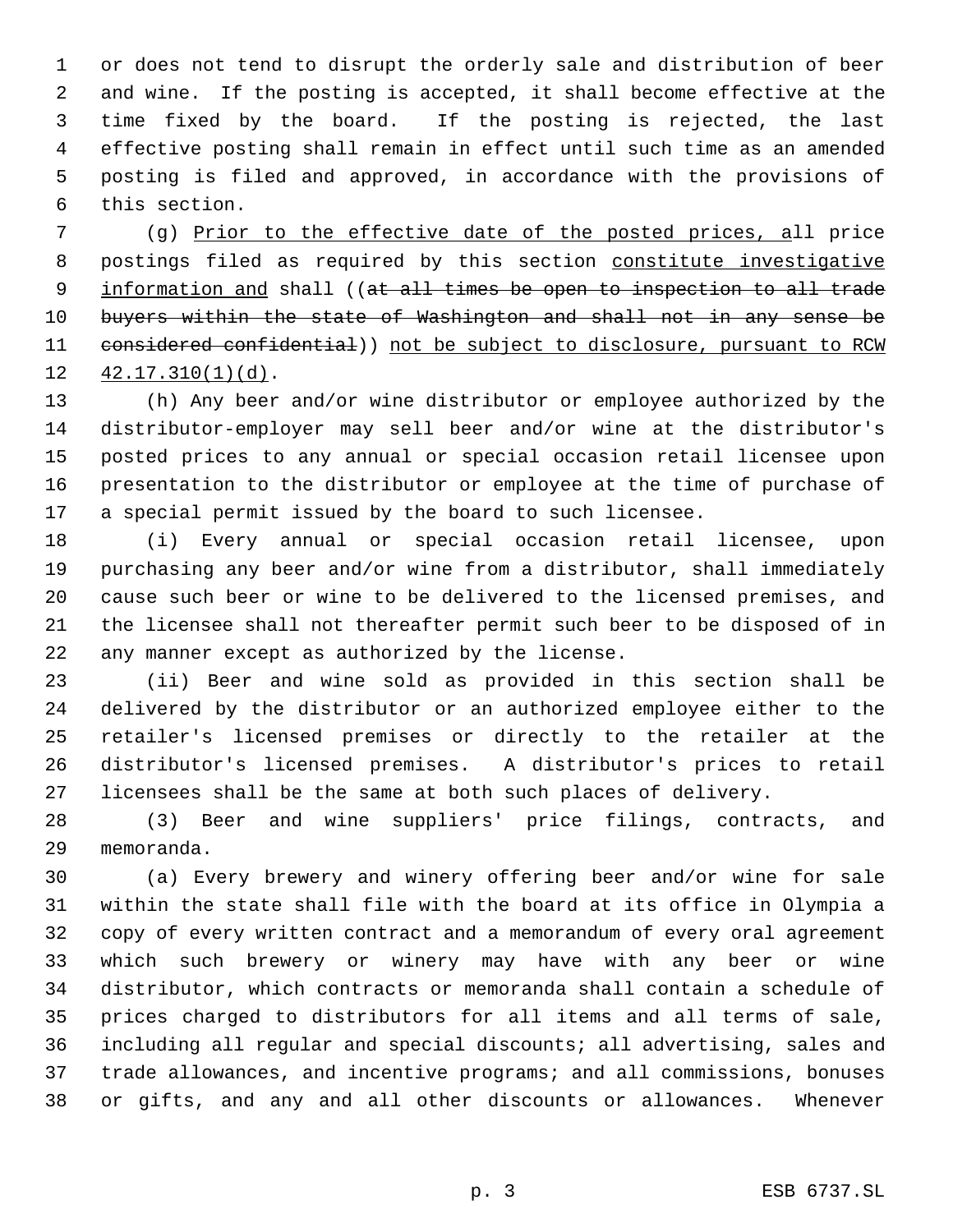changed or modified, such revised contracts or memoranda shall forthwith be filed with the board as provided for by rule. The provisions of this section also apply to certificate of approval holders, beer and/or wine importers, and beer and/or wine distributors who sell to other beer and/or wine distributors.

 Each price schedule shall be made on a form prepared and furnished by the board, or a reasonable facsimile thereof, and shall set forth all brands, types, packages, and containers of beer or wine offered for sale by such licensed brewery or winery; all additional information required may be filed as a supplement to the price schedule forms.

 (b) Prices filed by a brewery or winery shall be uniform prices to all distributors on a statewide basis less bona fide allowances for freight differentials. Quantity discounts are prohibited. No price shall be filed that is below acquisition/production cost plus ten percent of that cost, except that acquisition cost plus ten percent of acquisition cost does not apply to sales of beer or wine between a beer or wine importer who sells beer or wine to another beer or wine importer or to a beer or wine distributor, or to a beer or wine distributor who sells beer or wine to another beer or wine distributor. However, the board is empowered to review periodically, as it may deem appropriate, the amount of the percentage of acquisition/production cost as a minimum mark-up over cost and to modify such percentage by rule of the board, except such percentage shall be not less than ten percent.

 (c) No brewery, winery, certificate of approval holder, beer or wine importer, or beer or wine distributor may sell or offer to sell any beer or wine to any persons whatsoever in this state until copies of such written contracts or memoranda of such oral agreements are on file with the board.

 (d) No brewery or winery may sell or offer to sell any package or container of beer or wine to any distributor at a price differing from the price for such package or container as shown in the schedule of prices filed by the brewery or winery and then in effect, according to rules adopted by the board.

 (e) The board may reject any supplier's price filing, contract, or memorandum of oral agreement, or portion thereof that it deems to be in violation of this section or any rule or that would tend to disrupt the orderly sale and distribution of beer or wine. Whenever the board